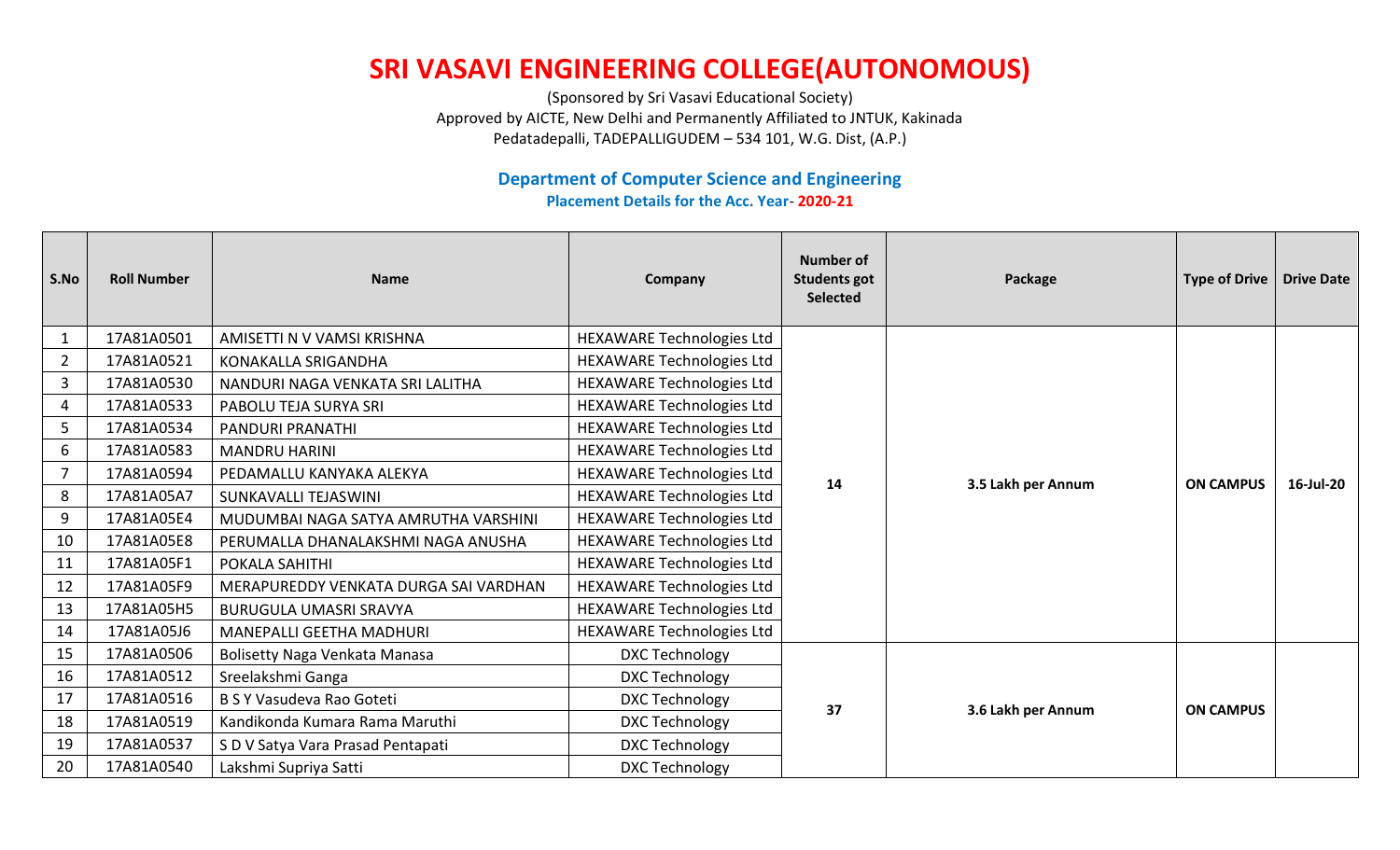| 21 | 17A81A0542 | Sheik Vahida                   | <b>DXC Technology</b> |    |                    |                   |
|----|------------|--------------------------------|-----------------------|----|--------------------|-------------------|
| 22 | 17A81A0543 | Simhadri Teja Sri              | DXC Technology        |    |                    |                   |
| 23 | 17A81A0548 | Phani Teja Vadali              | <b>DXC Technology</b> |    |                    |                   |
| 24 | 17A81A0549 | Kavyanjana Vankayala           | <b>DXC Technology</b> |    |                    |                   |
| 25 | 17A81A0555 | Vyshnavi Agarwal               | DXC Technology        |    |                    |                   |
| 26 | 17A81A0563 | Tejaswini Dasari               | <b>DXC Technology</b> |    |                    |                   |
| 27 | 17A81A0565 | Prem Chandu Ghanta             | DXC Technology        |    |                    |                   |
| 28 | 17A81A0567 | Mounika Golisetti              | DXC Technology        |    |                    |                   |
| 29 | 17A81A0589 | Palaparthi Mary Jones          | <b>DXC Technology</b> |    |                    |                   |
| 30 | 17A81A0590 | Pandiripalli Manju Sha         | <b>DXC Technology</b> |    |                    |                   |
| 31 | 17A81A05A0 | Sai Madhuri Manepalli          | DXC Technology        |    |                    |                   |
| 32 | 17A81A05A6 | Jaswanth Sunkara               | DXC Technology        |    |                    |                   |
| 33 | 17A81A05A8 | Krishna Sudheer Tadi           | <b>DXC Technology</b> |    |                    |                   |
| 34 | 17A81A05B5 | Neha Ratan Akula               | DXC Technology        |    |                    |                   |
| 35 | 17A81A05B8 | Lavanya Bobba                  | DXC Technology        |    |                    |                   |
| 36 | 17A81A05C5 | Damisetti Deepika Naga Ratnam  | <b>DXC Technology</b> |    |                    |                   |
| 37 | 17A81A05D4 | Lalitha Kumari Koduri          | <b>DXC Technology</b> |    |                    |                   |
| 38 | 17A81A05D8 | Sai Praneetha Manthena         | DXC Technology        |    |                    |                   |
| 39 | 17A81A05F8 | Uma Alekya Tummalapalli        | DXC Technology        |    |                    |                   |
| 40 | 17A81A05G6 | Sri Snigdha Chandra Yamala     | <b>DXC Technology</b> |    |                    |                   |
| 41 | 17A81A05G7 | Sri Bhavani Yallavula          | DXC Technology        |    |                    |                   |
| 42 | 17A81A05G9 | N V S S S L Ramya Atyam        | DXC Technology        |    |                    |                   |
| 43 | 17A81A05H1 | Sudheer Durga Nagendra Bandaru | <b>DXC Technology</b> |    |                    |                   |
| 44 | 17A81A05H2 | Siva Rama Krishna Bethu        | <b>DXC Technology</b> |    |                    |                   |
| 45 | 17A81A05I1 | Praveena Vardhini Garre        | <b>DXC Technology</b> |    |                    |                   |
| 46 | 17A81A05I3 | Yamini Gunnam                  | DXC Technology        |    |                    |                   |
| 47 | 17A81A05I5 | Pragathisree Jakki             | <b>DXC Technology</b> |    |                    |                   |
| 48 | 17A81A05J7 | Dharani Manikireddi            | <b>DXC Technology</b> |    |                    |                   |
| 49 | 17A81A05J8 | Siri Chandana Mudragada        | DXC Technology        |    |                    |                   |
| 50 | 17A81A05K0 | Jayanth Nepala                 | <b>DXC Technology</b> |    |                    |                   |
| 51 | 17A81A05K2 | Triveni Orugu                  | DXC Technology        |    |                    |                   |
| 52 | 17A81A0501 | AMISETTI N V VAMSI KRISHNA     | <b>TCS CODEVITA</b>   |    | 3.6 Lakh per Annum | <b>OPEN DRIVE</b> |
| 53 | 17A81A0503 | <b>B SWATHI</b>                | <b>TCS CODEVITA</b>   | 11 |                    |                   |